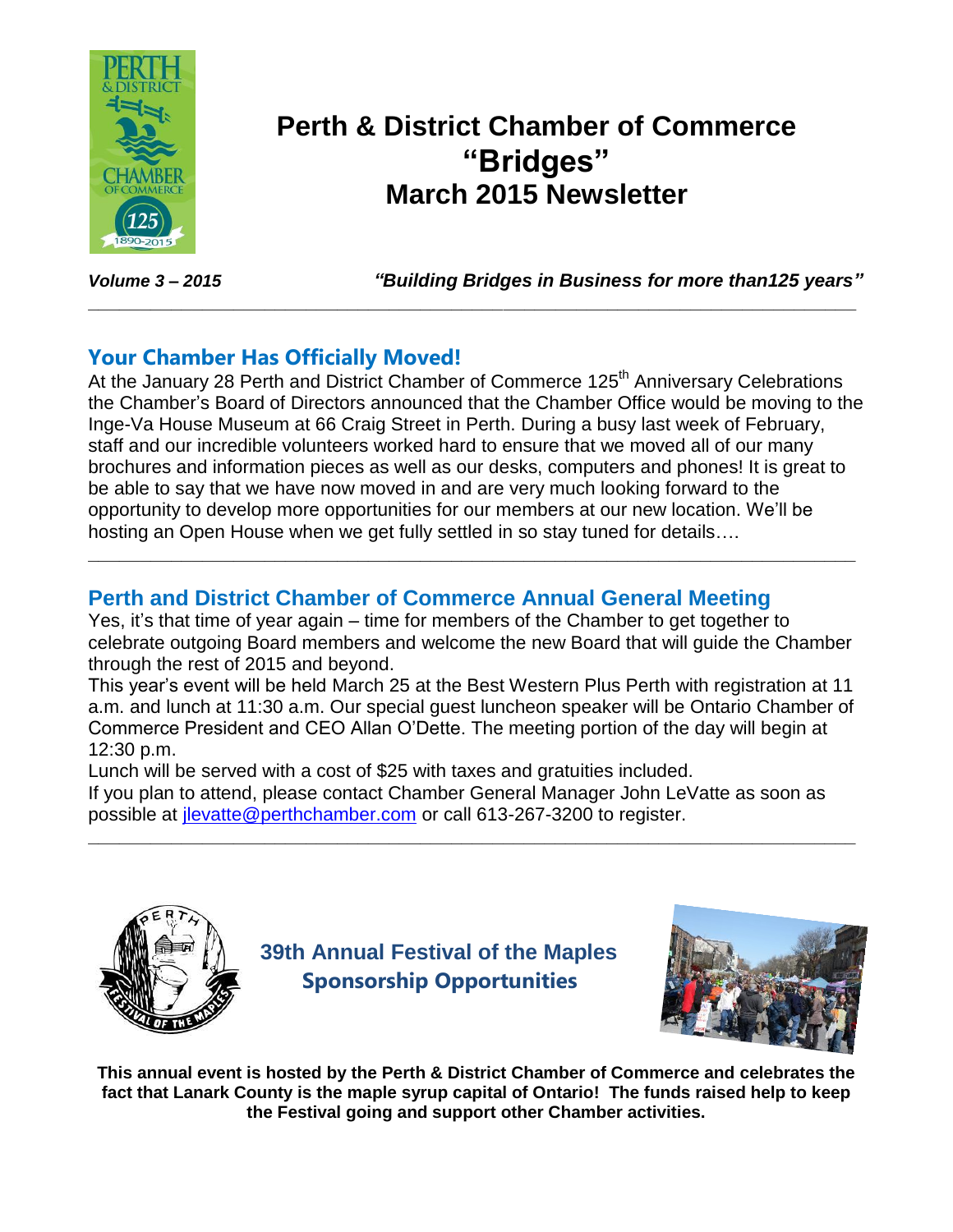## *PLATINUM- \$800 + GST (\$904)*

- *• Premium radio advertising on local and Ottawa Radio Stations;*
- *• Two Booth Spaces;*
- *• Logo in all print advertising prior to the event as well as in 'Thank You' ads;*
- *• Logo on Entertainment Flyer for distribution prior to the event;*
- *• 2x3 sign on the entertainment stage (provided by your organization);*
- *• Stage mentions throughout the day;*
- *• Special recognition as a Major Sponsor during any additional appearances by Festival Committee Members;*
- *• Logo in Perth & District Chamber of Commerce monthly newsletter for March and April.*



- *• Logo in all print advertising prior to the event as well as in 'Thank You' ads;*
- *• Logo on Entertainment Flyer for distribution prior to event;*
- *• 2x3 sign on the entertainment stage (provided by your organization);*
- *• Stage mentions throughout the day;*
- *• Special recognition as a Major Sponsor during any additional appearances by Festival Committee Members;*
- *• Logo in Perth & District Chamber of Commerce monthly newsletter for March and April.*



- *• Logo in all print advertising prior to the event as well as in 'Thank You' ads;*
- *• Logo on Entertainment Flyer for distribution prior to event;*
- *• 2x3 sign on the entertainment stage (provided by your organization);*
- *• Name in Perth & District Chamber of Commerce monthly newsletter for March and April.*



- *• Name appearing on "Patron" Sign at Entertainment Stage*
- *• Name included in 'Thank You' ads in local papers*
- *• Name appearing in Perth & District Chamber of Commerce newsletter for March and April*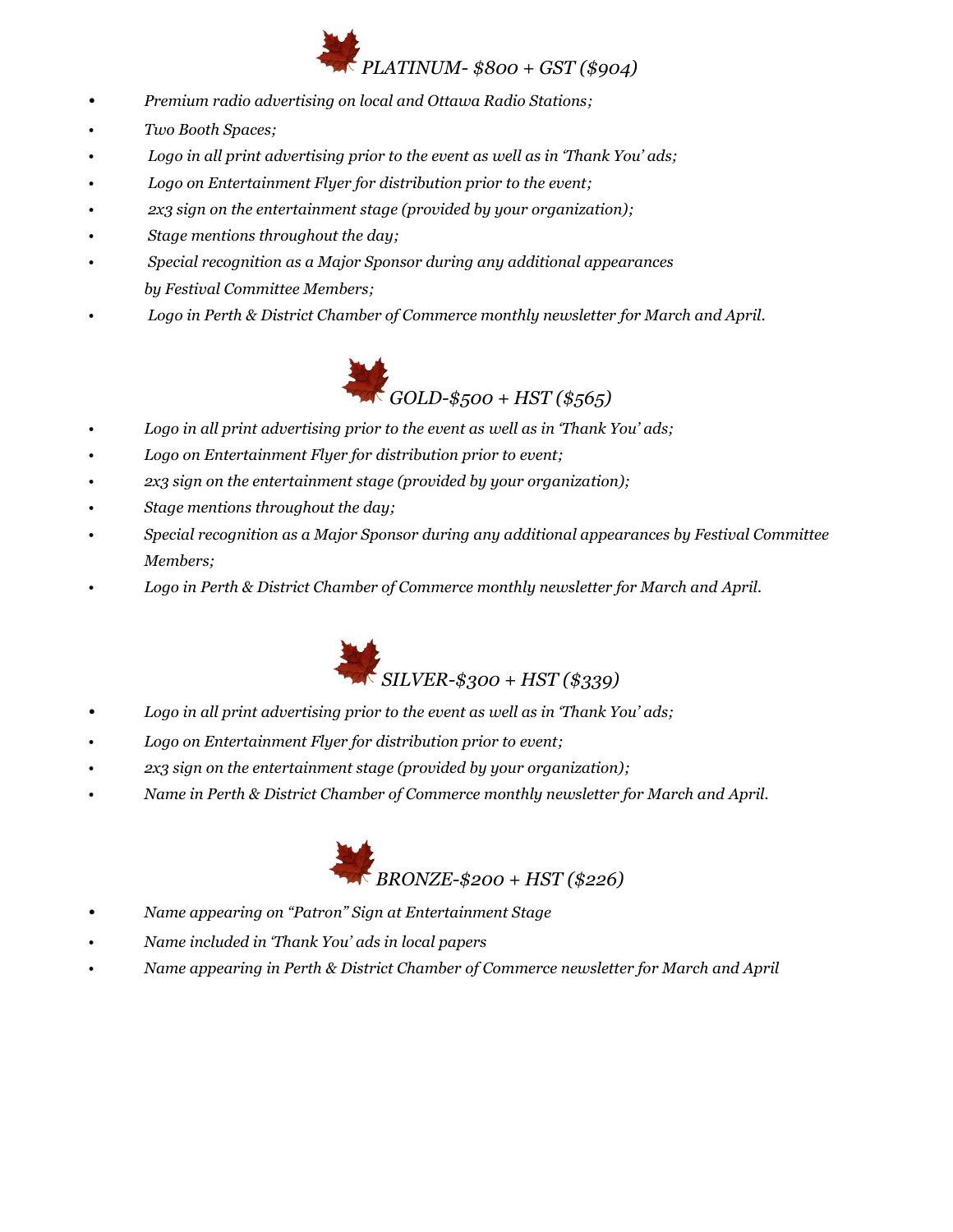## *CHILDREN'S PALACE-\$300 + HST (\$339)*

The Children's Palace will provide visitors with children an opportunity to participate in crafts, games, and entertainment. The Palace will be supervised. The sponsorship is limited to 4 and includes the following:

- Logo on all print advertising and 'Thank You' ads;
- Logo on Entertainment Flyer for Distribution prior to event;
- Name in Perth & District Chamber of Commerce newsletter for March and April;
- Logo on Banner at the "Children's Palace."

For all levels of sponsorship, your organization will be acknowledged on the Chamber's Maplefest webpage for the remainder of the year.

#### **We look forward to working with you on this wonderful event!**



Call Festival Coordinator – Jennifer Perkin, 613-267-3200

**\_\_\_\_\_\_\_\_\_\_\_\_\_\_\_\_\_\_\_\_\_\_\_\_\_\_\_\_\_\_\_\_\_\_\_\_\_\_\_\_\_\_\_\_\_\_\_\_\_\_\_\_\_\_\_\_\_\_\_\_\_\_\_\_\_\_\_\_\_\_\_\_\_\_**

## **Would You Like To Be A Vendor At The Festival of the Maples?**

If you would like to participate as a vendor at the Festival on Saturday, April 25, 2015, please let the office know? You can display and sell your products on the main street of Perth! With thousands of people attending this Festival, it is a great opportunity to get your name out there. **For complete details on being a vendor at the Festival, please contact Jennifer Perkin at the Chamber office at 613 267-3200.**

**Sponsorship Opportunities and vendor information was sent previously but if you didn't receive this information package, or have questions just call the office and we would happy to fill you in.**

**\_\_\_\_\_\_\_\_\_\_\_\_\_\_\_\_\_\_\_\_\_\_\_\_\_\_\_\_\_\_\_\_\_\_\_\_\_\_\_\_\_\_\_\_\_\_\_\_\_\_\_\_\_\_\_\_\_\_\_\_\_\_**

## *DID YOU KNOW*



**In celebration of our 125th, we will be giving you tidbits of information about the Chamber over the last 125 years!**  *Did you Know,* **that on April 25, 1892 the Chamber asked the Canadian Pacific Railway to have a passenger car twice a week on the freight train between Sharbot Lake and Perth for the convenience of people doing business between the two centers.**

**\_\_\_\_\_\_\_\_\_\_\_\_\_\_\_\_\_\_\_\_\_\_\_\_\_\_\_\_\_\_\_\_\_\_\_\_\_\_\_\_\_\_\_\_\_\_\_\_\_\_\_\_\_\_\_\_\_\_\_\_\_\_**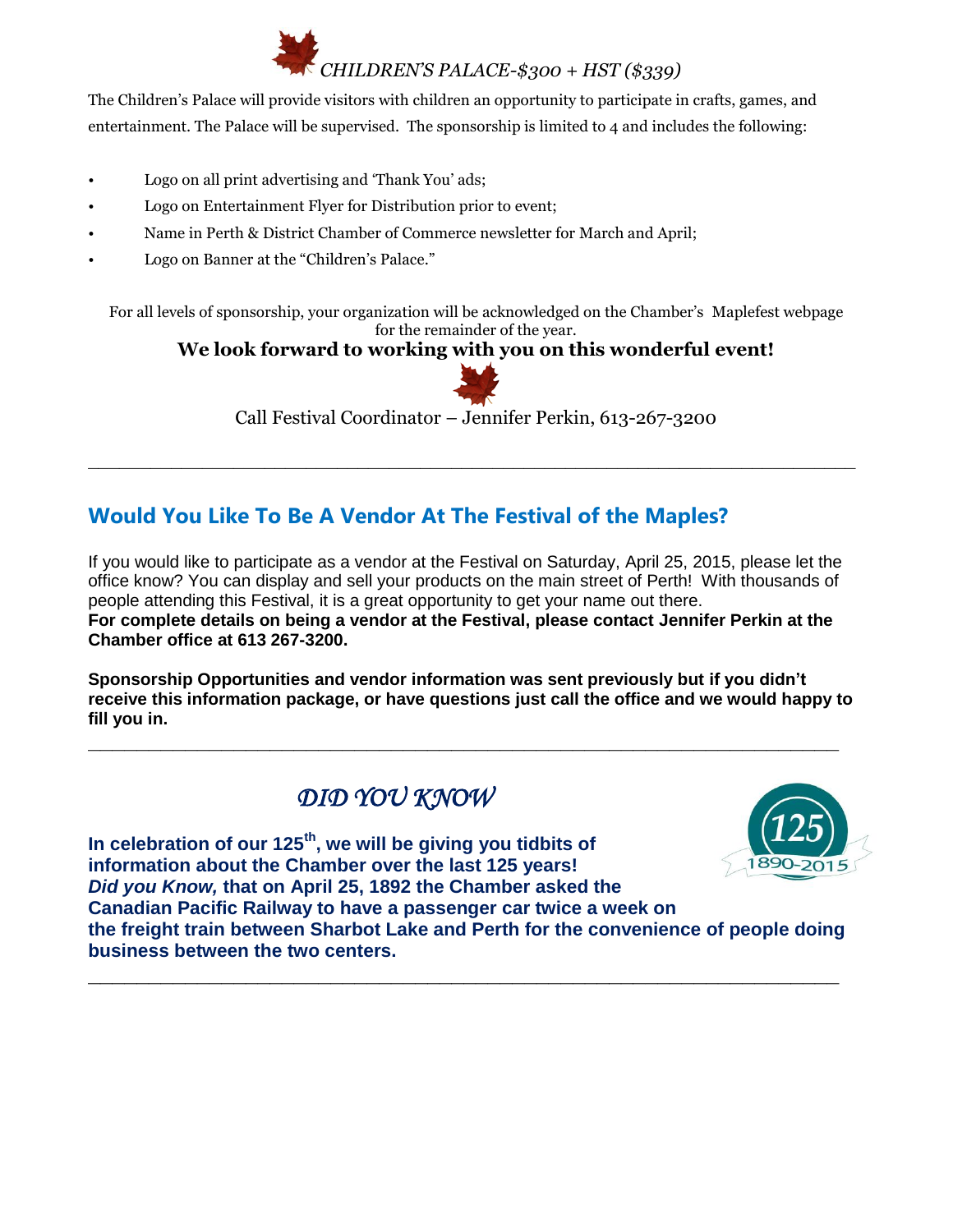# Perth Ribfest



## **Perth Ribfest is Coming to Town!**

The Perth Rotary Club will host Ribfest this August and is currently looking for interested vendors. You can find details below on how and where to get the information you need to participate in this exciting new event!

If you are interested in becoming either a Perth Ribfest food or non-food vendor, please email Jim Peden [jpeden1@yahoo.com](mailto:jpeden1@yahoo.com) or call either 1-613-368-4321 (Jeff Dean) or 1-613-264-3578 (Jim Peden) for further information. **Note: The 4 confirmed 'Ribbers' have the exclusive right to sell ribs. No additional rib vendors will be accepted.**

#### **Membership Renewals**

Thank you to everyone who has sent in their membership renewals. Renewal forms were distributed during the first week of January. If you have not renewed, we hope you can get your payment to our office as soon as possible.

If you should have any questions about your membership dues, please contact the office and we would be happy to answer any questions.

Also, we would appreciate it if you could let us know when you became a member. With it being our 125<sup>th</sup> we would love to know who our longest-standing members are.

## **Go Sens Go! Special Thank You to those Joining Us!**

**\_\_\_\_\_\_\_\_\_\_\_\_\_\_\_\_\_\_\_\_\_\_\_\_\_\_\_\_\_\_\_\_\_\_\_\_\_\_\_\_\_\_\_\_\_\_\_\_\_\_\_\_\_\_\_\_\_\_\_\_\_\_**

Thanks to those who will be joining fellow Chamber members from Perth, Carleton Place and Smiths Falls Tuesday, March 10 to watch the Sens battle the mighty Boston Bruins. Just a reminder that the bus will leave the parking lot beside the Chamber's former headquarters at 34 Herriott St at 5:45 p.m. This is going to be a fun event and again we thank all those who are taking part!

\_\_\_\_\_\_\_\_\_\_\_\_\_\_\_\_\_\_\_\_\_\_\_\_\_\_\_\_\_\_\_\_\_\_\_\_\_\_\_\_\_\_\_\_\_\_\_\_\_\_\_\_\_\_\_\_\_\_\_\_\_\_\_

## **Perth Golf Club Turning 125!**

Perth GC will be celebrating its 125th anniversary in 2015, with a number of events and activities planned for golfers and residents to help celebrate this historic milestone! The Perth Golf Club is the oldest permanent golf club in Canada, meaning the original site for the golf course is still in use dating back to 1890, and one of the oldest golf courses in North America.



The club's owners have enlisted the golf management firm TMSI Sports Management to help run the club this year and ensure the next 125 years of the club's history gets off to a great start. Green fee and membership pricing has been adjusted to be reflective of the local marketplace and many new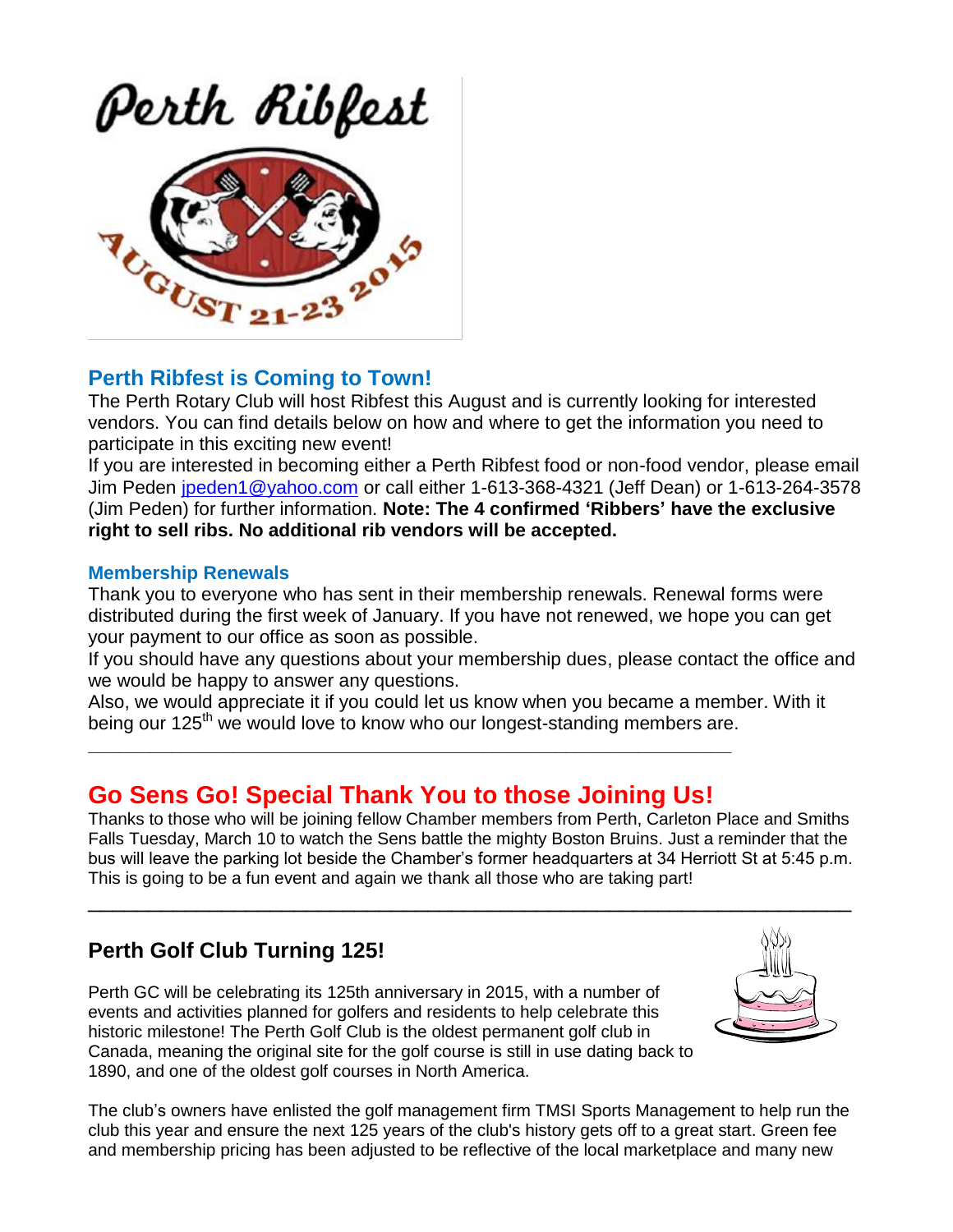programs have been introduced making it more affordable for area residents to play at the best golf course in the Ottawa Valley.

Everyone is encouraged to visit the club's new website at www.perthgolf.com, follow us on Twitter (@PerthGolfCourse) or "Like" us on Facebook to learn about all the events planned for the season and how you can get involved!

 $\_$  , and the set of the set of the set of the set of the set of the set of the set of the set of the set of the set of the set of the set of the set of the set of the set of the set of the set of the set of the set of th

## **Upcoming Events**

#### **Mark your calendars for Upcoming Events!!**

**Business Accreditation Program – 2 nd Course for 2015**

Business Law: March – Invite to come Location: Algonquin College, 7 Craig Street, Perth Annual General Meeting – Perth & District Chamber of Commerce



**Date and Location information is currently being finalized so stay tuned for an invite in the next few weeks!**

#### **WELL Wednesday**

#### **Women Entrepreneurs of Lanark & North Leeds**

**Date:** Wednesday, March 25, 2015

Women Entrepreneurs, join us for WELL Wednesday, March 25 to learn about the various services and programs available to entrepreneurs in Lanark County, including the new Excelerator Business Incubator in Smiths Falls! For more information visit valleycfdc.com

**Contact:** Bridget Joynt, Valley Heartland CFDC at [bridget.joynt@valleycfdc.com](mailto:bridget.joynt@valleycfdc.com) or at 613-283-7002, Ext. 110

**\_\_\_\_\_\_\_\_\_\_\_\_\_\_\_\_\_\_\_\_\_\_\_\_\_\_\_\_\_\_\_\_\_\_\_\_\_\_\_\_\_\_\_\_\_\_\_\_\_\_\_\_\_\_\_\_\_\_\_\_\_\_\_\_**

## **New – Working at Heights Training Standards and Regulatory Requirements for Construction Projects**

Falls from heights are a major hazard for workers and are one of the leading causes of critical injuries and fatalities in Ontario workplaces. The Ministry of Labour's new requirements for working at heights training will require employers to ensure workers on construction projects successfully complete a working at heights training program if they use any of these specified fall protection systems:

- Travel restraint system
- Fall restricting system
- Fall arrest system
- Safety net
- Work belt or safety belt

The new mandatory working at heights training regulations come into effect April 1, 2015. However, a two-year transition period will apply to workers who received adequate training in the use of fall protection systems prior to April 1, 2015. For those with specific hiring and/or training needs please note that the **Canada-Ontario Job Grant will provide direct financial support for employers who wish to purchase training for their workforce.** In this grant program, employers choose the individuals they would like to have trained, and the training that meets their workforce development needs. For further information please call Community Employment Services, Algonquin College at 613-267-1381 or visit us online at www.cesperth.ca<http://www.cesperth.ca>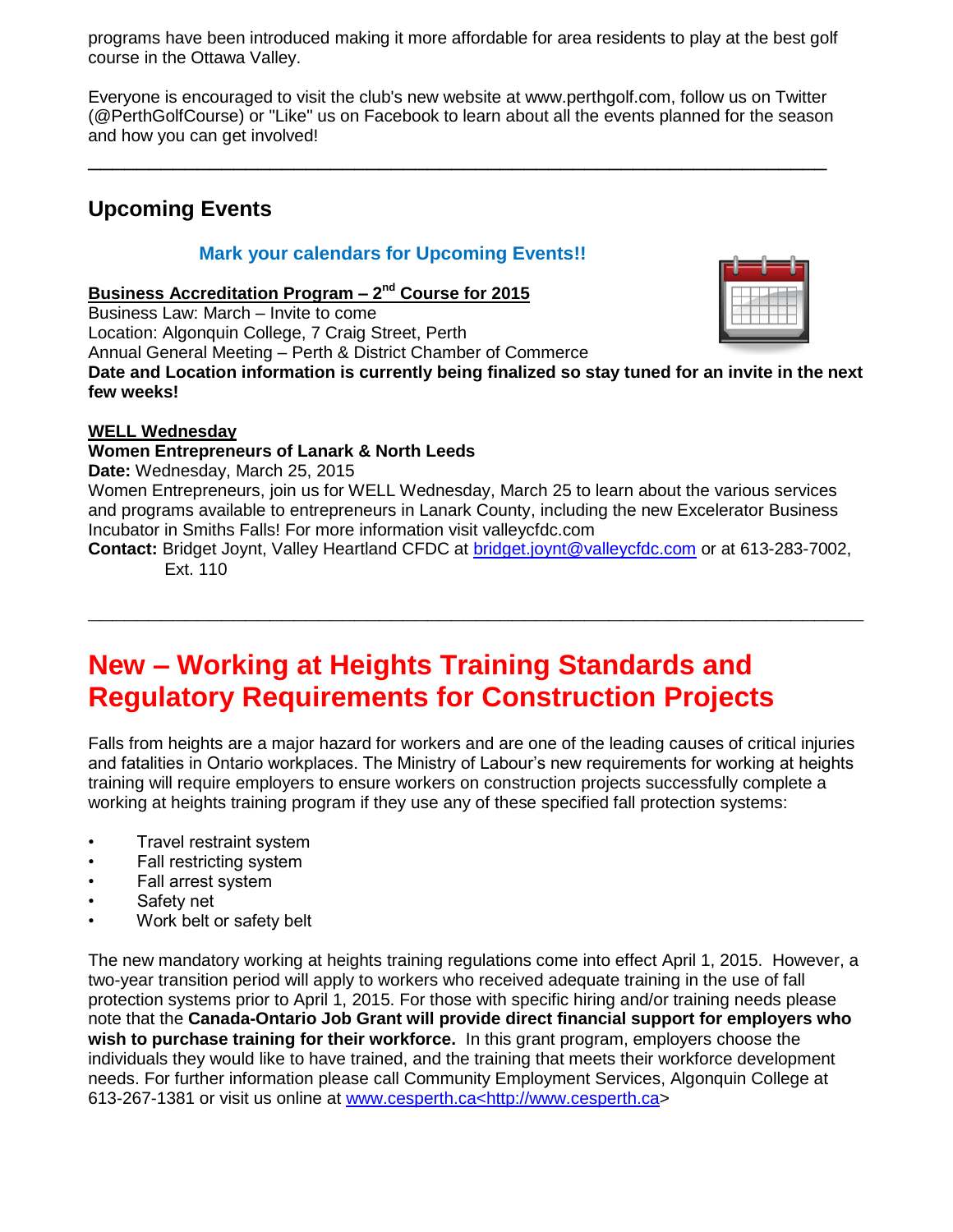#### **Member Profile of the Month: Perth Golf Club**

**(Submitted by TMSI Sports Management)**



With it being the Perth Golf Club's 125<sup>th</sup> year, we thought it was worth not only mentioning their birthday earlier in this month's newsletter, but also making them our Member Profile of the Month!

Built beside the Tay River, this is the oldest permanent course in Canada. Dreamed up by a local farmer and his friends, the same three holes that they designed and built are still in play today. The farmer, Captain Matheson, would still recognize the gentle sweep of the Tay as it winds around the now modern course.

#### **Golf at its Finest!**

The amenities are nice but the real star of the show at Perth Golf Course is the high quality of the course design, which manages the difficult double feat of both challenging experienced players while helping newcomers relax amid the scenery as they enjoy learning this classic game. Ours is a thought-provoking design that will send players reaching for every club in their bag. Come prepared to expand your skill set.

Finally, don't forget to set aside some time to stop into the pro shop and say hello. We can't wait to meet you!

#### **Contact Info:**

**Perth Golf Course** 141 Peter St. Perth, ON K7H 3E4 Office Manager: Susan Closs

#### **M2M Value Plan Participant Update**

Keep an eye out for your new 2015 M2M Value Program Card. The card is being sent to you along with your paid invoice receipt once you have renewed your membership for 2015. We have a great selection of businesses offering a special something to you just for being a member. Take a peek at the Chamber website: <http://perthchamber.com/membership-information/m2m-value-program/>

**\_\_\_\_\_\_\_\_\_\_\_\_\_\_\_\_\_\_\_\_\_\_\_\_\_\_\_\_\_\_\_\_\_\_\_\_\_\_\_\_\_\_\_\_\_\_\_\_\_\_\_\_\_\_\_\_\_\_\_\_\_\_\_\_\_\_\_\_\_\_\_\_\_\_\_\_\_\_\_**

#### **It is as simple as showing your card to participating businesses. Why not take advantage of the discounts available to you as a Perth & District Chamber of Commerce Member? Start saving today!**

We accept offers on an ongoing basis. Just ask the office to send you a M2M Registration Form and we will get you signed up.

If you have any questions please call the Chamber office and we will be happy to give you the scoop. I would love to hear from you as to how the program is working. As with any new program we expect there to be some growing pains. Please remember when using your card it is for you and your staff.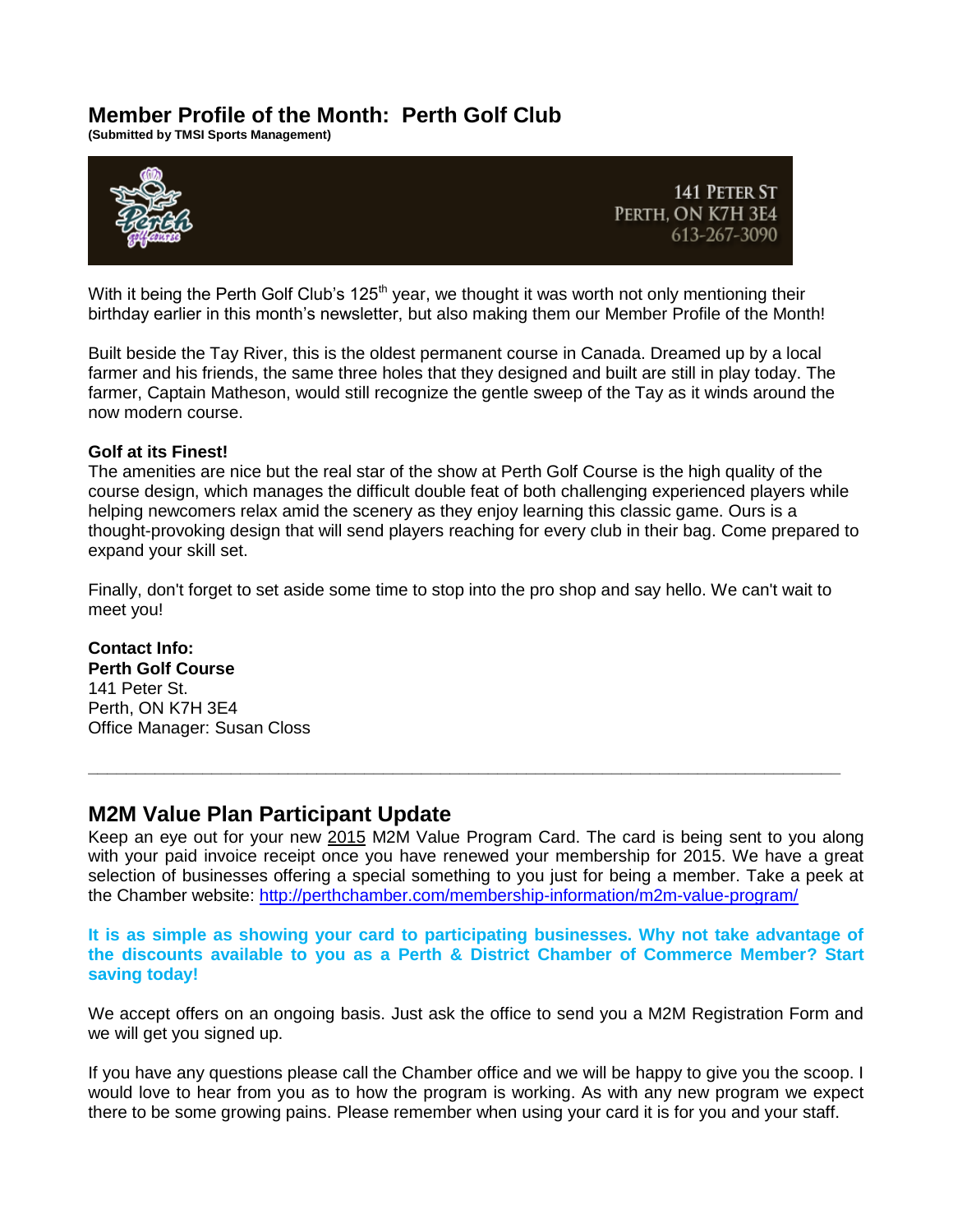Contact: Chamber General Manager John LeVatte at 613-267-3200 or email [jlevatte@perthchamber.com](mailto:jlevatte@perthchamber.com) with any questions or to register your business in the program....it is a great way to generate business!

## **New M2M Discount**

**The Rideau Ferry Inn:** Cottage and Motel Room Rentals.

The Inn boasts six well-appointed cottages and a six-room motel for visitors. As an M2M member, the Inn is offering a 10 per cent discount on rental rates to all Perth and District Chamber of Commerce Members!

For more information about The Rideau Ferry Inn and its many services and accommodations, please visit [www.therideauferryinn.com](http://www.therideauferryinn.com/) or email [info@therideauferryinn.com.](mailto:info@therideauferryinn.com) You can also give them a call at: 613-283-4804.

**\_\_\_\_\_\_\_\_\_\_\_\_\_\_\_\_\_\_\_\_\_\_\_\_\_\_\_\_\_\_\_\_\_\_\_\_\_\_\_\_\_\_\_\_\_\_\_\_\_\_\_\_\_\_\_\_\_\_\_\_\_\_\_\_\_\_\_\_\_\_\_\_\_\_\_\_\_\_\_\_\_**

| We Welcome Our Newest Members                                                                                                                                                                                                                                                                                  |                                                                                                                                                                                                                                                                                                                                                                                                                                                                                                                                                                                                                                                                                                              |
|----------------------------------------------------------------------------------------------------------------------------------------------------------------------------------------------------------------------------------------------------------------------------------------------------------------|--------------------------------------------------------------------------------------------------------------------------------------------------------------------------------------------------------------------------------------------------------------------------------------------------------------------------------------------------------------------------------------------------------------------------------------------------------------------------------------------------------------------------------------------------------------------------------------------------------------------------------------------------------------------------------------------------------------|
| <b>Canning Greenworks</b><br>Christopher Canning GRP, PLA, OALA, CSLA<br><b>Principal Landscape Architect</b><br><b>Canning Greenworks</b><br>128 Chambers St.<br>Smiths Falls, ON K7A 2Z3<br>T 613-205-0967<br>E canninggreenworks@gmail.com<br>E chris@canninggreenworks.com<br>W www.canninggreenworks.com  | Canning Greenworks is a landscape architecture,<br>ecological planning and design firm centrally located<br>between Ottawa and Kingston in Smiths Falls, ON.<br>Our mission is creating livable, vibrant spaces that tie<br>sustainable systems into the landscape.                                                                                                                                                                                                                                                                                                                                                                                                                                          |
| <b>Perth Picture Framing Shop</b><br>88 Gore St. E<br>Perth, On K7H 1J2<br>613-264-8338<br><b>Owner: Geoff Stimpson</b><br>Web Site: perthpictureframing.com<br>e-mail: geoff@perthpictureframing.com<br>Hours: Tuesday - Saturday 10am to 4pm<br>Appointments available within and/or outside<br>these hours. | Perth Picture Framing Shop offers quality custom<br>framing services complimenting family memories,<br>original art, photographs, memorabilia, awards and<br>certificates. Under new ownership, we welcome all<br>residents, artists, photographers and businesses<br>within the Town of Perth and Lanark County. Our goal<br>in serving clients is to provide high quality professional<br>framing services accompanied with a positive<br>experience while choosing the best way to display<br>your cherished memories, works of art or milestones<br>achieved within your lives. Please come in for a visit<br>and meet Geoff along with the familiar face of<br>Francine Tardif, our framing specialist. |
| Dot Scardellette, MA<br>Psychologist serving Children and Youth<br>Dotscard2020@gmail.com; 613-485-8365<br>30 North Street, Perth<br>Services offered: Counseling, assessment,<br>intervention planning                                                                                                        | Dot is a registered psychologist with the College of<br>Psychologists of Ontario (CPO). She has been<br>working in school systems with children and youth<br>facing challenges for roughly 30 years. Dot<br>welcomes calls to explore possible routes to address<br>a need or issue. Whether it is learning struggles,<br>concerns with social/emotional and/or behavioral<br>functioning, or some other challenge, Dot is<br>passionate about helping bring about growth and                                                                                                                                                                                                                                |